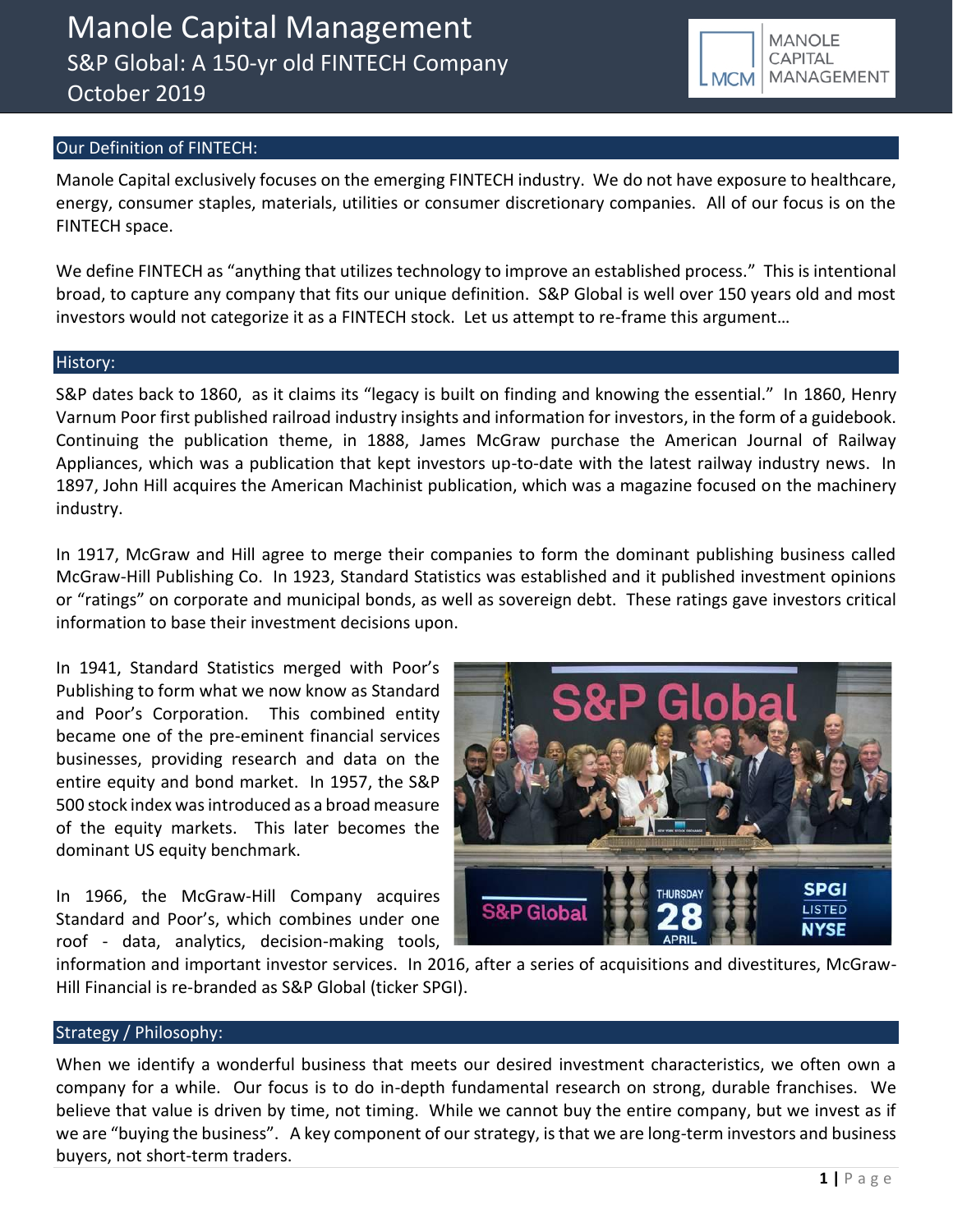# Ideal Characteristics:

Our disciplined process seeks to identify growth businesses with key attributes. We have found that identifying companies with certain characteristics can lead to positive stock selection.

The desired characteristics we look for in an investment are:

- High barriers to entry and a "moat" around the franchise
- Market share leaders with durable competitive advantages
- Pricing power and flexibility to withstand market volatility
- Recurring revenues and sustainable business models
- Strong balance sheets with predictable free cash flow
- Excellent management teams properly allocating capital

Looking at each of these characteristics, we believe SPGI deserves a "positive check mark". Over the next few pages, we will attempt to prove our point. We continuously monitor our holdings, for any changes to their fundamentals or market positioning. A business will generate strong performance, with success in its industry and a company's valuation is determined by its long-term performance. Companies that execute well, will see their stock prices trend higher.

## Performance:

As investors, we have owned SPGI for well over a decade, since it was inside of McGraw Hill. How has it performed for us? From our perspective, the best representation of the US equity market is the S&P 500 (SPX). Over the last decade, SPGI has generated a positive return. Last year it was the only year below double-digits, but the overall market was down over 4% last year. SPGI has materially outperformed the broader market and it has outperformed the SPX in 9 of the last 11 years. In those 2 years of underperformance (2010 and 2016), versus the SPX, it was only by a few percentage points.

|                    | '09 | $^{\prime}10$ | '11 | '12 | '13 | '14 | '15 | '16 | '17 | '18   | $'19$ YTD |
|--------------------|-----|---------------|-----|-----|-----|-----|-----|-----|-----|-------|-----------|
| <b>SPGI</b>        | 49% | 12%           | 27% | 30% | 46% | 15% | 12% | 11% | 59% | 1%    | 50%       |
| <b>S&amp;P 500</b> | 26% | 15%           | 2%  | 16% | 32% | 13% | 1%  | 12% | 22% | $-4%$ | 20%       |
| Over / Under       |     |               |     |     |     |     |     |     |     |       |           |

As this chart shows, SPGI has been a wonderful investment for us. However, one needs to understand how SPGI is positioned today and how it will execute going forward, in order to still own it.

We constantly strive to own names that have a bright future and attempt to never own a name just because it has delivered in the past.

The last thing we would want to do is pay a lofty forward valuation, simply because of excellent prior performance.

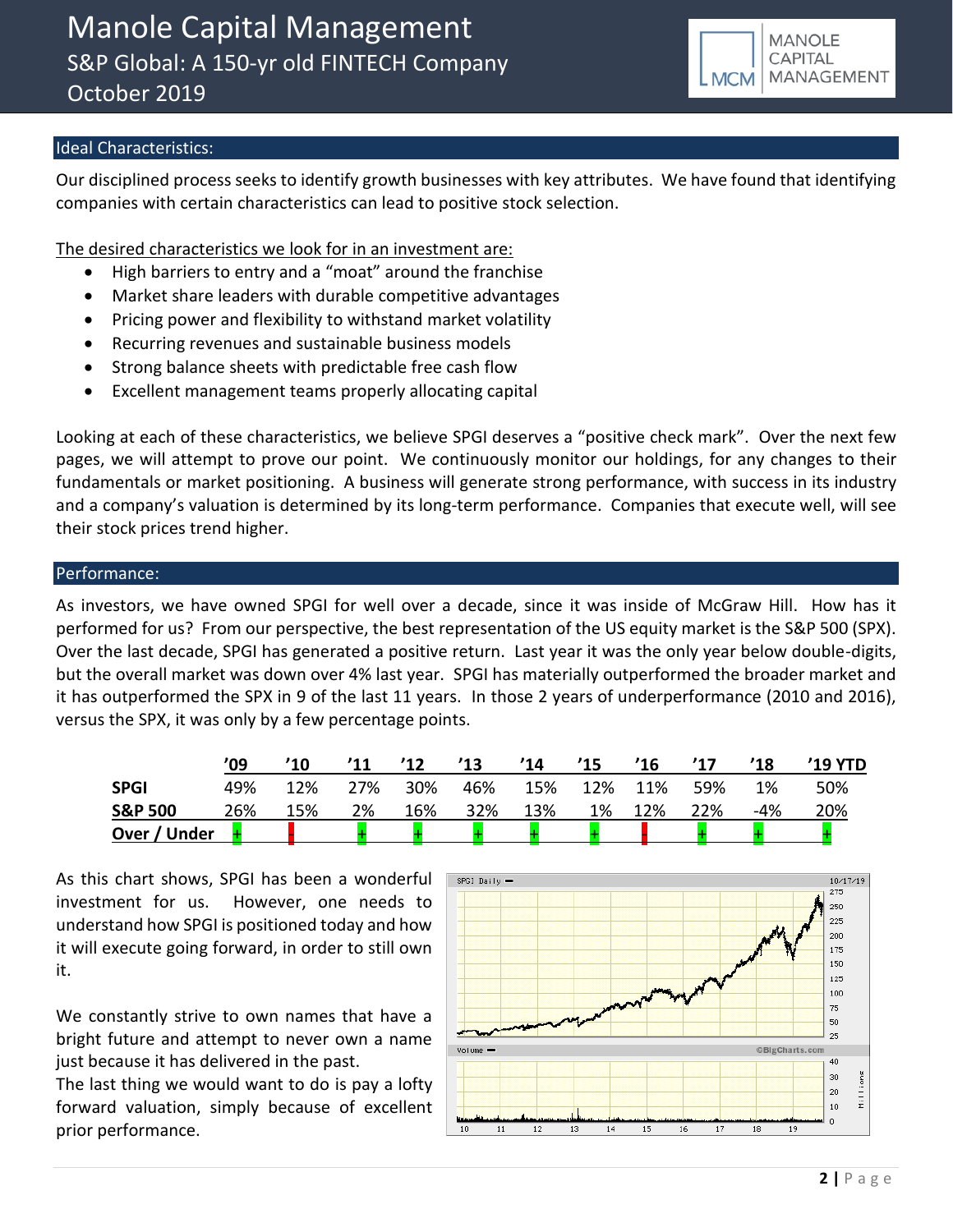**MANOLE CAPITAL** MANAGEMENT **LMCM** 

### Data & Information:

Not many businesses can trace their history back nearly 160 years, and even fewer can say that they are essentially in the same exact business. SPGI remains well-known for their ratings business, but it also has a dominant market index franchise. Just like their original franchise, SPGI remains a great resource of information. Today's investors can rely on SPGI for data, information and tools for improving their analysis and investment decision making.

In our opinion, SPGI is a vital took for investor decision-making, which places it in our "Data and Information" bucket. On our monthly tear sheets, we identify companies not just by sector (i.e. technology or financials, etc), but we also place businesses into distinct categories. A key area or component for us is "Data & Information", which represents 14% of total equity exposure, in our flagship FINTECH portfolio. We believe that this is a growing and emerging niche FINTECH business. In our perspective, SPGI is a "Data & Information" business and not necessary a traditional Financial company, as it is classified. Most Financials are banks and insurance companies, that take credit risk and have cyclical sensitivity. We are attracted to SPGI because it is a recurring revenue business and much more of a transaction processor, than typical Financial.

Want another example on how we differ in terms of traditional classifications? Both Visa and Mastercard are both classified as Technology stocks by GICS classification. Are they both tech companies because they can each handle 65,000 transactions per second? Are they financial companies because they help move money from point A to point Z? Are they consumer companies because they handle the authorization, clearing and settlement of transactions in over 200 countries and millions of merchants? Once again, we do not care about their GICS classification, as much as we care about their fundamentals for owning a growing business. We classify both as "Payment Networks" in our exposure parlance (see above) and try to differentiate our ownership more cleanly than just Technology.

### Revenue & Profitability:

SPGI breaks down their business into a few different ways. On the income statement, it discloses their revenue and organic growth by ratings, indices and market intelligence. The market intelligence segment, includes the commodity information business of Platts. Each of these segments is growing nicely and management has guided to total revenue growth this year in the "mid-single digits".

In addition, SPGI shows geographic revenue. The US represents roughly 60% of total revenue, while International markets are 40% of SPGI's mix. During the  $2^{nd}$  quarter of 2019, the US grew 6%, while International markets grew 5%.

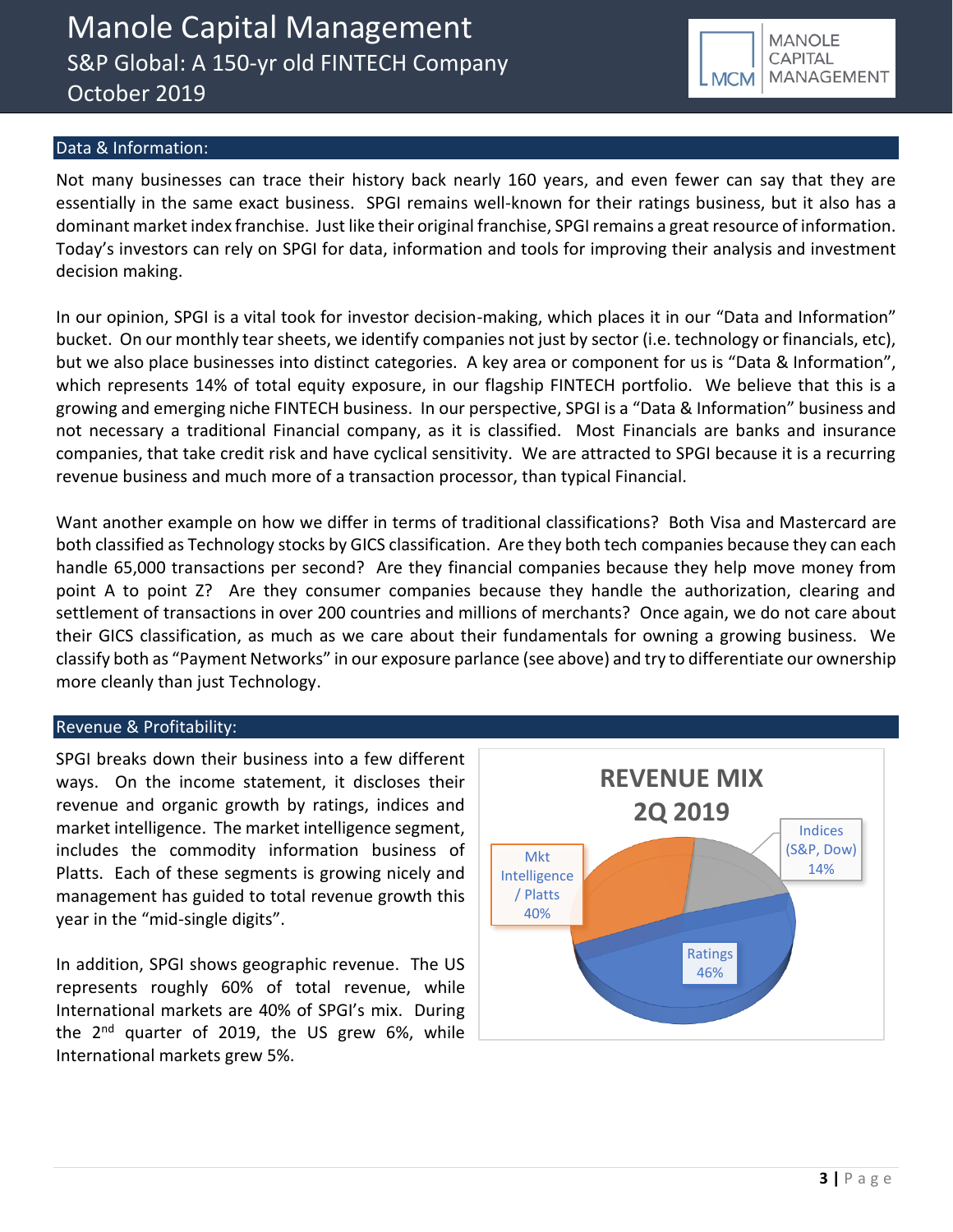# In terms of *Types* of revenue: Additional Commentary:

- 
- 

• **Non-Subscription or Transactional** 26% *ratings on publicly-issued debt, bank loans, corp credit* • **Non-Transaction** 20% *annual fees for relationship-based pricing, surveillance* • **Subscription** 41% *credit ratings info, mkt intelligence, real-time data* • **Asset-Linked Fees** 10% *fees based on assets underlying ETF's, mutual funds, etc* • **Sales Usage-Based Royalties** 3% *trading based fees from exchange-traded derivatives*

## Profitability:

Few businesses provide total transparency into their segments. While our preferred valuation is free cash flow, which we can easily calculate for SPGI, we also like to analyze their operating income margin. This is simply their adjusted operating income divided by their segmented revenue.

There are even fewer businesses that generate operating income margins as high as SPGI. For example, the ratings business generates a 58% operating margin, the market intelligence and Platts business is just shy of 40% and the indices segment is running at 69.8%.



Overall, SPGI has operating margins in the 51% range, which is quite impressive. Management believes it can keep and actually steadily improve these margins over time.

### Capital:

Most traditional Financials (i.e. banks and insurance companies) have complicated and opaque balance sheets. SPGI has a great and easy-to-understand balance sheet. Cash sits at \$1.9 billion, while long-term debt is \$3.7 billion. Operating activities cash flow, for the first 6-months of 2019, was an impressive \$1.0 billion and free cash flow was \$905 million. For 2019, we expect SPGI to generate over \$2.25 billion in free cash flow. With net debt of \$1.7 billion, SPGI can easily handle these costs, with a gross debt to EBITDA of only 1.1x. On an annual basis, capital expenditures are only a modest \$120 million.

In addition to its great free cash flow generation, SPGI returns significant amounts of capital to its shareholders. During the 2<sup>nd</sup> quarter, SPGI returned \$140 million in the form of a dividend, representing roughly a 1% dividend yield. Since 1974, SPGI has a CAGR of its dividend of nearly 10%. SPGI has paid a dividend in every year since 1937 and is one of only 25 companies to have increased its dividend over the last half century.

In addition to its steady dividend, SPGI completed an ASR (accelerated share repurchase) for \$500 million, which was initiated in early February at much more attractive prices. Then, in late July, SPGI initiated another ASR program for another \$500 million. The dividend and buybacks do not prevent SPGI from making acquisitions, but management clearly appreciates returning capital to its loyal shareholders.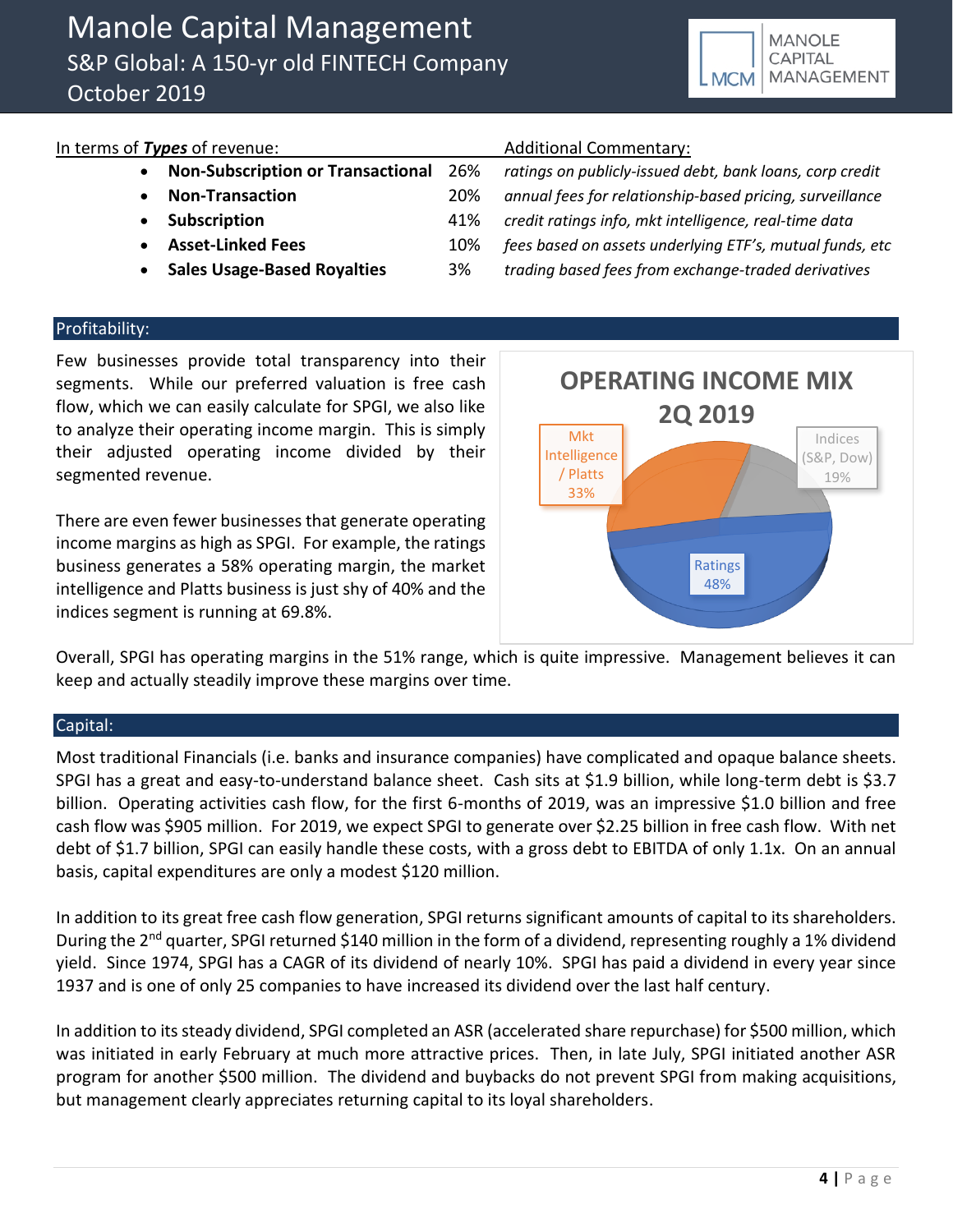# Manole Capital Management S&P Global: A 150-yr old FINTECH Company October 2019

# Credit Ratings

When it comes to debt, credit ratings provide an essential "piece of the puzzle". Investors require a credit rating to help them determine the underlying risk in a fixed income security. Issuers (governments, corporations, municipalities, etc) can pay out significantly less in interest with a better rating from the agencies. These credit ratings essentially provide "the grease" allowing all types of entities to raise money in the capital markets. Investors rely on the generally well-respected and well-



established ratings of the credit agencies analysis. This process of screening enhances the decision-making process, demonstrates creditworthiness and enhances transparency, which is what the capital markets are all about. Furthermore, this stimulates the growth and encourages potential market participants to invest.

During the  $2^{nd}$  quarter, Ratings grew 3% organically, but continued to post excellent operating margins of 58%, up 120 basis points YoY. As this chart shows, operating margins continue to chug higher.

The ratings segment still dominates the SPGI franchise, as it represents nearly half of its revenue and profits. Global debt and interest rates determine the underlying growth of the market. The infrastructure is in place for SPGI to sustain its high operating margins, with modest growth. In the next section, we will discuss the key components of this business and some of the potential catalysts.



## Global Bond Issuance:

The key component of the ratings business is global bond issuance. For the *US*, there was \$558 billion issued during the 2<sup>nd</sup> quarter, which was down 4% YOY (year-over-year). This is comprised of Investment grade debt which increased 5%, high-yield debt which soared by 41% YoY, public finance which decreased 11% and structured finance which fell 19%.

The US tax and repatriation law changes in 2017 have impacted debt issuance. The number of companies that have issued debt and the dollar value of those issuances have declined. However, with interest rates falling in the US this year, one might anticipate more companies coming to market over the next year or so. As our Fed becomes more dovish, one should expect less investor demand for leveraged loans. SPGI forecasts an increase of 1.4%, excluding international public issuance in 2019.

*Europe*, which issued \$406 billion in the 2<sup>nd</sup> quarter, which was a decrease of 12% YoY. This is comprised of Investment grade debt which decreased 17%, high-yield debt which fell by 4% YoY, and structured finance which fell 1%. Asia showed good growth in the 2<sup>nd</sup> quarter and issued \$483 billion, which was an increase of 10% YoY. This is comprised of Investment grade debt which increased 3%, high-yield debt which climbed by a whopping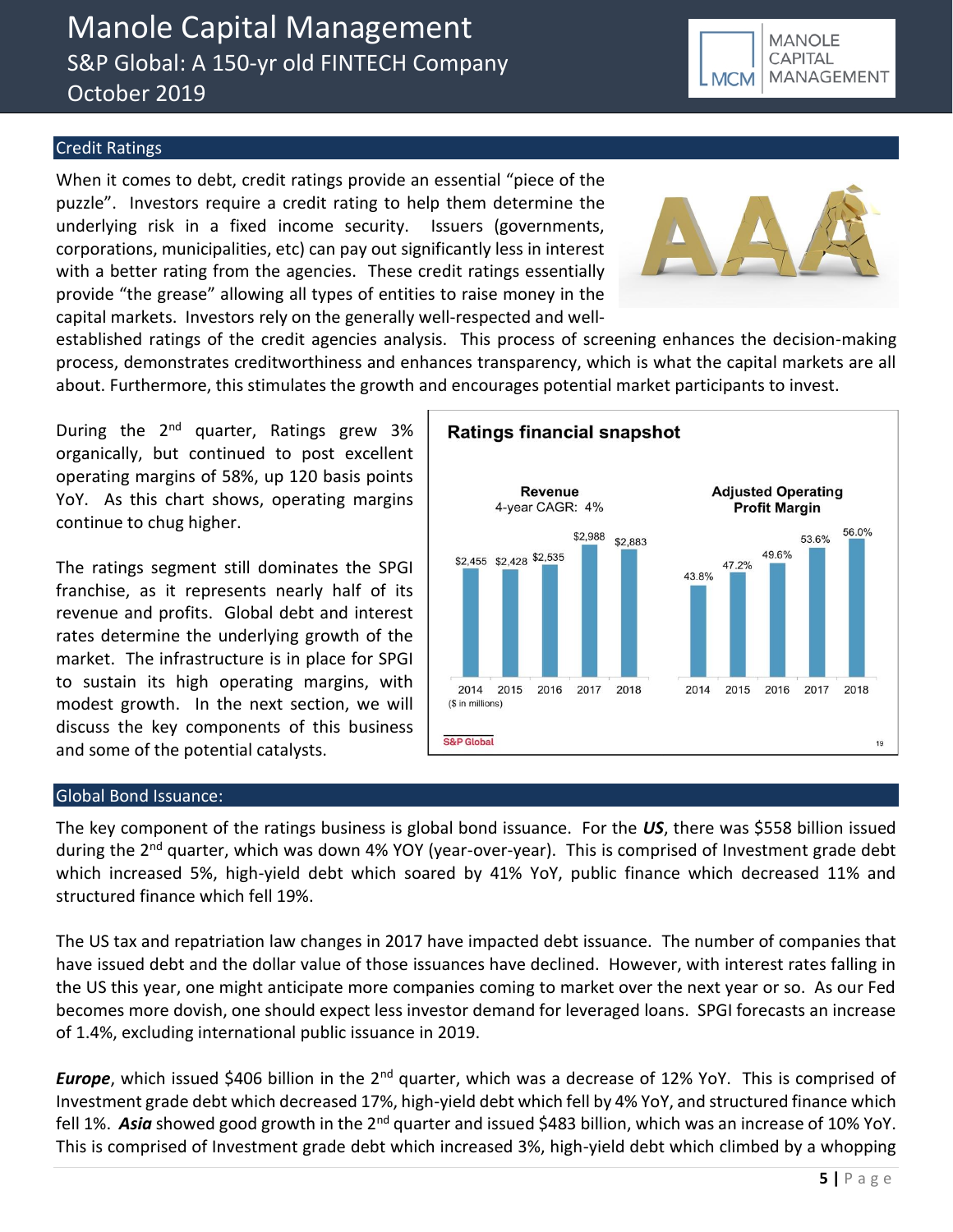**MANOLE** CAPITAL MANAGEMENT **MCM** 

59% YoY, and a near doubling of structured finance, up 98%. SPGI just published its inaugural credit ratings in domestic Chinese bond market. Over the next decade, we expect China and Asia to be a key growth segment for SPGI.

### Market Intelligence:

The S&P Global Market Intelligence division provides multi-asset class data, research, cross-asset-analytics and desktop services. During the 2<sup>nd</sup> quarter, Market Intelligence grew organically by 8% and produced solid mid-30% operating margins. As the chart shows, operating margins continue to climb higher, closer to SPGIs company average.

Over the last 5 years, SPGI has experienced excellent growth in *Data Management Solutions, Credit Risk Solutions, and Desktop Services.* With the acquisition of *Panjiva*, an expert in global trade data and supply chain intelligence, we expect continued solid growth. *RateWatch,* that specializes in data and analytics for the banking sector, continues to generate solid growth.



During the 2<sup>nd</sup> quarter of 2019, revenue grew 8% and operating margins improved 180 basis points to 34%. While this is SPGIs lowest operating margin segment, we know of dozens and dozens of companies that would kill for those types of margins.

### Platts:

Platts has over 100 years of experience and a significant presence in 190 countries. Platts focuses on commodities, specifically on the energy sector. It provides benchmark pricing, market insights and analytics for entities that need to understand fluctuating and volatile prices. Most of the revenue from this division is generated from subscription and licensing for derivative trading.

It breaks down energy into crude oil, natural gas, LNG (liquefied natural gas), electric power, coal, shipping, petrochemicals. Nearly 70% of this segments revenue is derived from petroleum products, which still continue to grow. In addition to energy, Platts provides valuable commodity information on various precious metals and agriculture products.

In 2016, SPGI divested J.D Power, to simplify and better focus on commodities. Operating margins continue to steadily march higher, as this division leverages its data and informational niche.

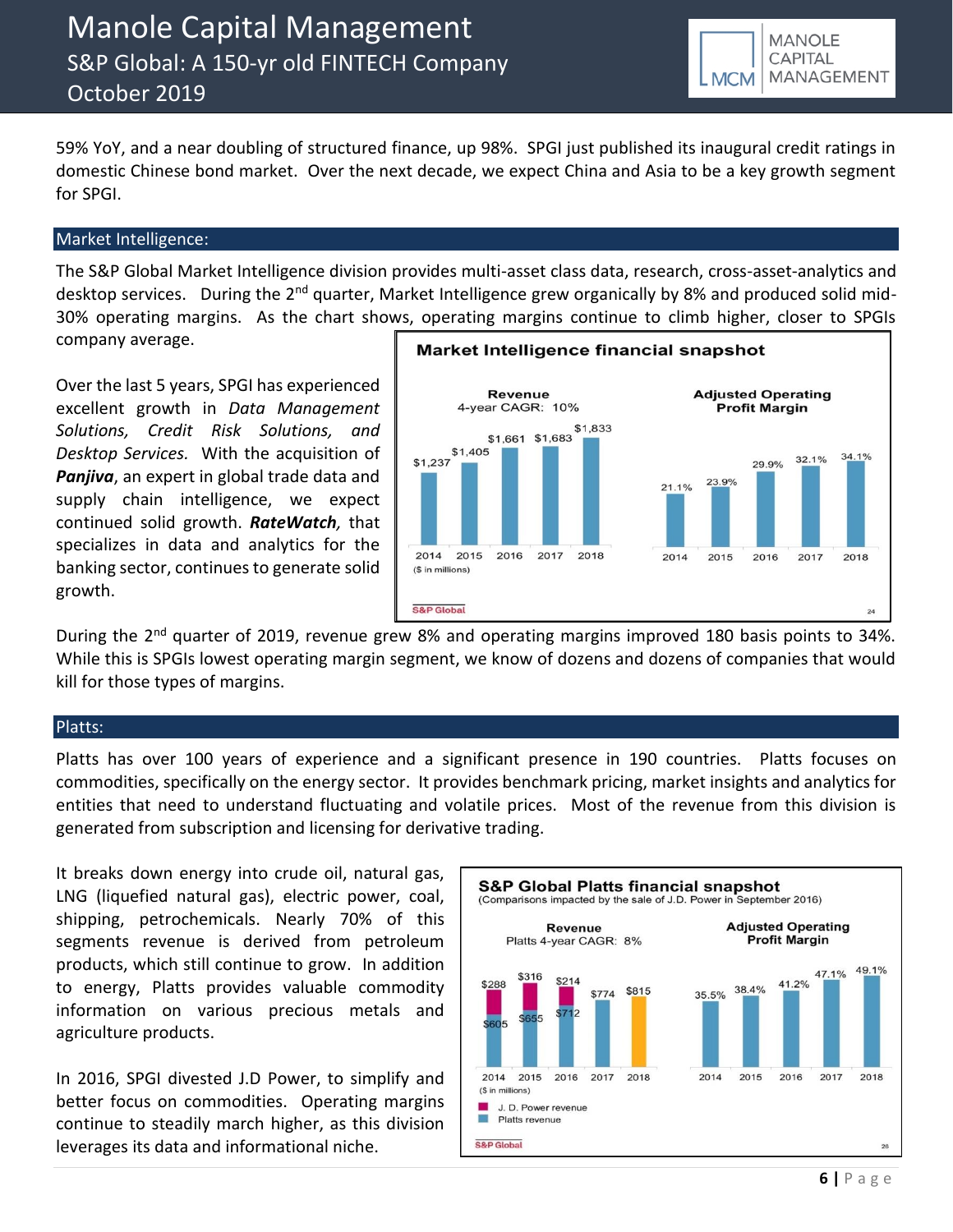During the 2<sup>nd</sup> quarter, revenue organically grew 4% and its operating profit rose 9%. Its operating margins now stand at 52.1%, up 220 basis points YoY. The significant margin improvement has helped SPGI meet and raise its recent guidance.

### Indices:

In 2012, S&P indices combined with Dow Jones Indexes to form the world's largest provider of financial market indices. Revenue is generated primarily from the assets linked to proprietary SPGI benchmarks, which stands at an enormous \$12.5 trillion. This is \$7.7 trillion benchmarked and \$4.8 trillion indexed via investment products. While most are very familiar with the S&P 500 benchmark, there are significant opportunities with smart beta, fixed income products, as well as ESG (environmental, social and governance).

For example, SPGI states that revenue is generated by asset-linked fees, data & custom subscriptions, and exchange traded derivatives. There are always new options and futures getting launched, using SPGI indices. For example, micro E-mini futures launched on CME recently and has been received very well. S&P Dow Jones launched 8 new sector indices in Chile and Platts launched prices for US crude delivered into Europe. In addition,

SPGI enhances and nurtures existing benchmarks. In the 2<sup>nd</sup> quarter, SPGI altered its sulfur marine fuel derivatives to Platts and added a Japanese Korean marker in LNG (liquid natural gas) to Platts also.

We like this chart, which shows the steady and predictable growth of this segment over the last 5 years. There are very few businesses that can steadily generate midto-high 60% operating margins like the indices business of SPGI can do. In fact, we only know of two other businesses (Visa and CME) with margins this high, and we own both of those companies.

# Valuation / Price Target:

**S&P Dow Jones Indices financial snapshot Adiusted Operating Revenue Profit Margin** 4-year CAGR: 11% 68.0% 66.4% 66.5% 65.6% \$837 64.6% \$728 \$638 \$597 \$552 2014 2015 2016 2017 2018  $2014*$ 2015 2016 2017 2018 (\$ in millions) \* Includes ~\$11 million rev S&P Global  $\overline{22}$ 

To be perfectly clear…SPGI is not a cheap stock. Stocks with these kind of positive characteristics and growth profiles never are. In our opinion, SPGI should be able to grow its top-line in the mid-single digit range and earnings approaching double digits.

In 2017 and 2018, SPGI grew earnings significantly, 29% and 23% respectively, due to organic growth, but also some 1x items (lower tax rate, divestitures, acquisitions, etc). At \$246/share, SPGI trades at 24x 2020 estimates and 22x 2021. Both forward years expect roughly 10% earnings growth. On an EV to EBITDA basis, SPGI is at 17.5x 2019 estimates. In terms of cash flow, SPGI trades at 3.7% FCF yield. We would argue that none of these valuations metrics scream "buy" to us. 5 of the 12 sell-side analysts rate SPGI a "hold" and would probably argue that the valuation is "fair to full".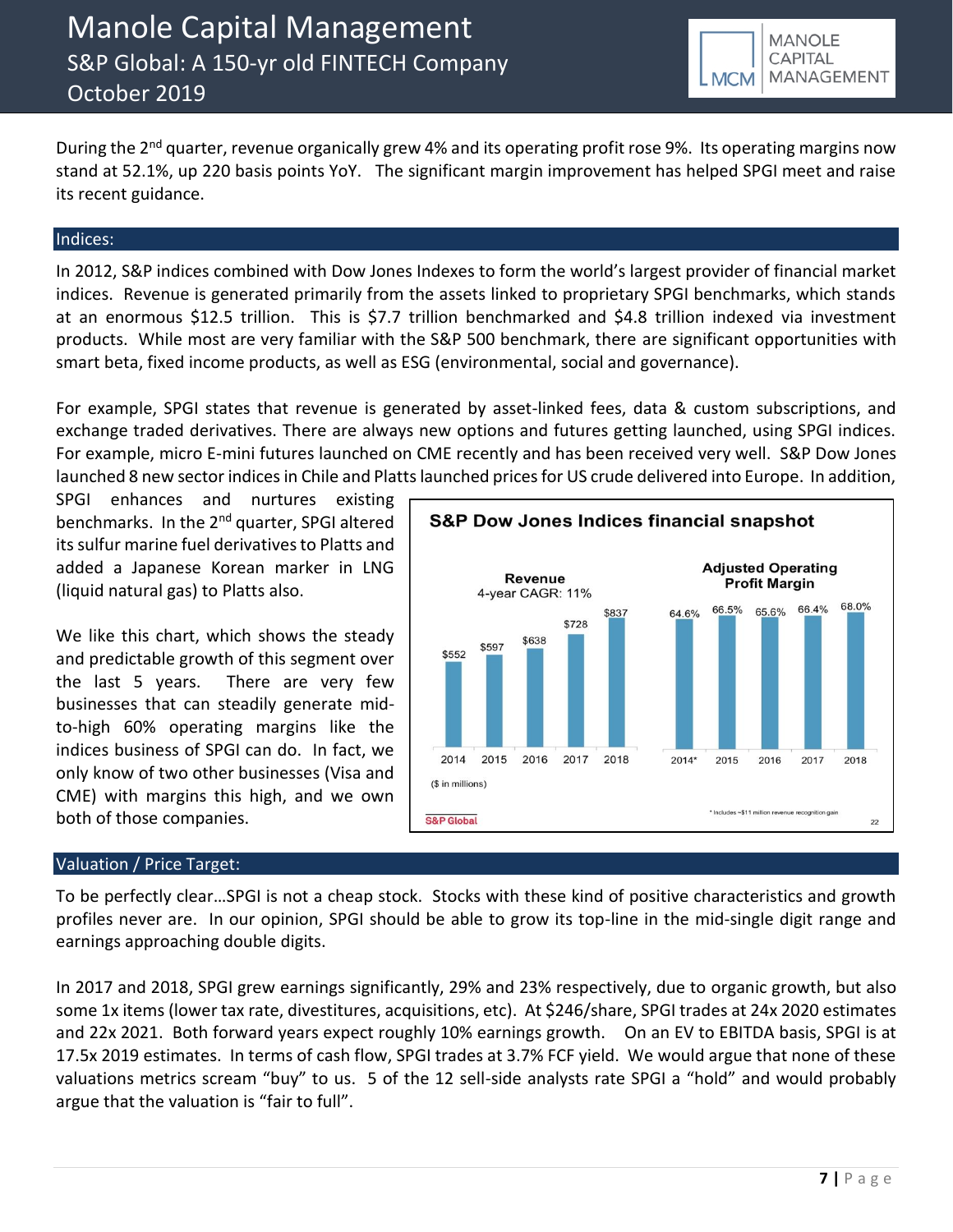As we highlighted above, SPGI can be broken into 3 distinct businesses, which all have direct competitors. In our opinion, we believe the best competitor for the *Ratings* business is Moody's (ticker MCO). The best competitor for the *Indices* business is MSCI (ticker MSCI). Lastly, we believe the best competitor for the *Platts* and *Market Intelligence* business is Verisk (ticker VRSK). MCO trades at 24x 2020 estimates, while MSCI and VRSK both trade at 31x forward. There are subtle differences between these companies and normally a pure play would garner a premium valuation. Using we use current SPGI operating income mix and round for our expected growth rates, we can break down 2021 earnings estimates of \$11.25/share into:

| Ratings                          | 50% or \$5.625/share at 24x P/E =   | \$135.00/share  |
|----------------------------------|-------------------------------------|-----------------|
| Indices                          | 20% or \$2.25/share at $31x P/E =$  | \$69.75/share   |
| <b>Mkt Intelligence / Platts</b> | 30% or \$3.375/share at $31x P/E =$ | \$104.625/share |

**Comparable Price Target \$309/share Upside to SPGI ~ 25%**

Using these multiples for our breakdown of SPGI equates to a price target of \$309/share. Let's use this \$309/share for 2/3<sup>rd</sup>'s of our valuation and 1/3<sup>rd</sup> can be a simple roll forward. If we take today's 24x forward P/E onto 2021 estimates of \$11.25/share in earnings, this would equate to a valuation of \$270/share. Once again, if we use  $2/3^{rd}$ 's for the best comp valuation and  $1/3^{rd}$  for the roll forward P/E, one arrives at a price target of \$296/share or 18% upside. For a stock that is up I nearly 50% this year, we prefer to show a little bit of conservativism and a more modest level of upside. We are comfortable with that type of upside in our projections. We would discount SPGI on the comparable analysis, since it is not a pure play on each segment. We think SPGI should trade towards \$300/share, over the next year or so which would equate to roughly 15% to 20% upside, from today's price.

# **Conclusion**

SPGI operates in distinct businesses, that all focus in on a key FINTECH theme – "Data & Information". It essentially is in a duopoly with Moody's in the ratings business, as all ratings require 2 independent ratings. If a bond gets issued and rated, the ratings typically come from one of two shops - S&P and Moody's. Both firms possess dominant market shares and a huge "moat" around that franchise. If SPGI is able to become a dominant (and independent) ratings provider for Chinese debt, it could lead to years of future growth.

On the index front, the S&P 500 remains the single best US equity benchmark. The trend towards passive management, over active, continues. Unfortunately for us (as active managers), this trend does not seem to be slowing. While there are other indices, like Russell and Dow, we believe the best representation for the overall US equity market remains the SPX. We expect years of growth ahead for SPGI's index business.

The financials and recent performance of SPGI has been stellar. It remains a solid growth franchise, generating excellent free cash flow and sustainable margins. 75% of this impressive FCF gets returned each year to shareholders. There are few companies that can claim to have returned as much capital to shareholders as SPGI, certainly not on the dividend front. While SPGI has been a wonderful stock to own, over the last decade, we believe there is ample upside in front of us. We believe SPGI will approach \$300/share, over the next year or so. Lastly, we love that nobody but us considers SPGI a FINTECH stock. We hope that it stays "off the radar" for institutional owners, but inside our concentrated FINTECH portfolio.